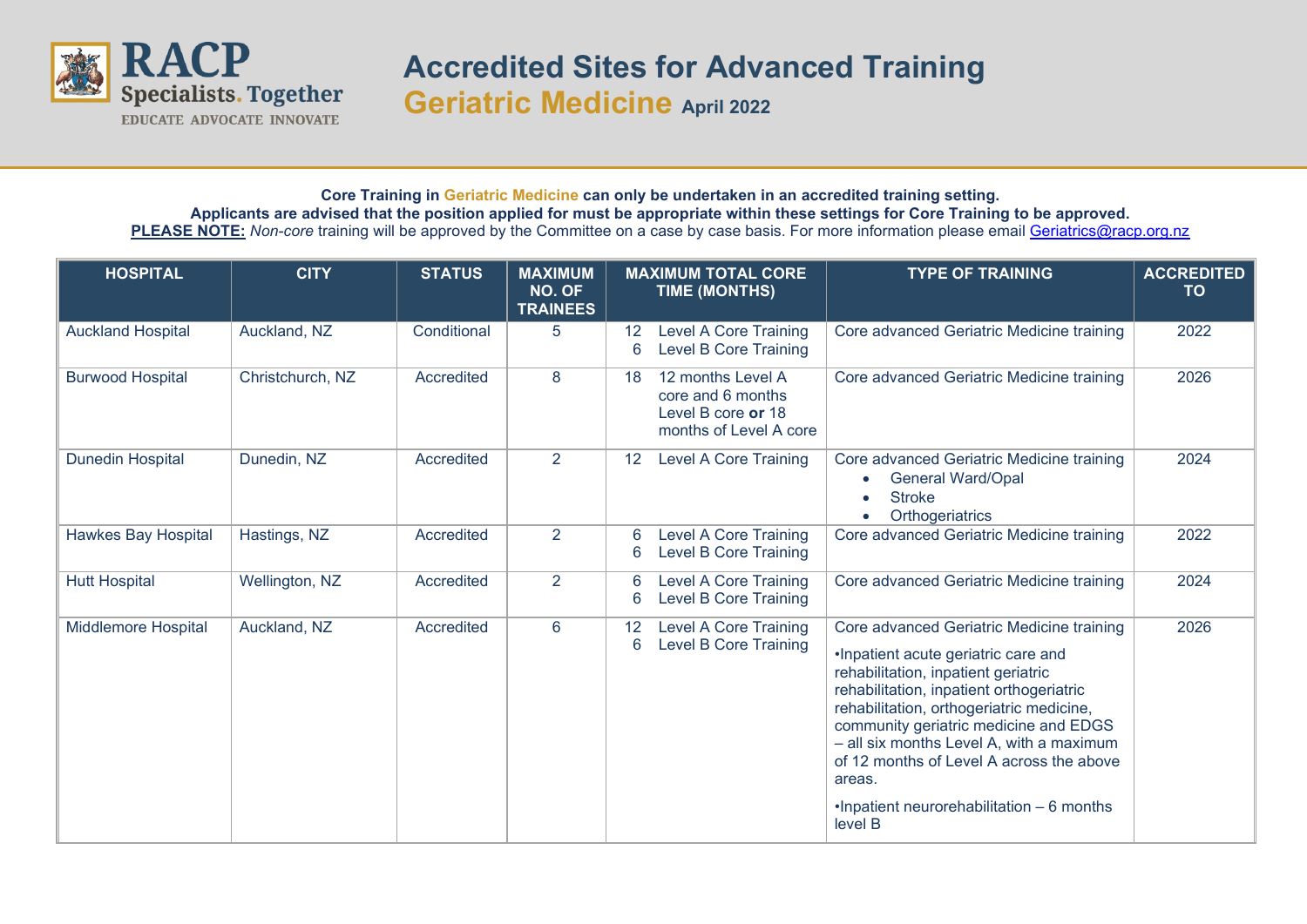| North Shore and<br><b>Waitakere Hospitals</b> | Auckland, NZ                   | Accredited  | $6*$<br>*4 at North<br><b>Shore</b><br>Hospital<br>and 2 at<br>Waitakere<br>Hospital | $12 \overline{ }$<br>6 | <b>Level A Core Training</b><br><b>Level B Core Training</b> | Core advanced Geriatric Medicine training<br>Inpatient rehabilitation - Core level A<br>12 months of level A training can be<br>completed under Waitemate DHB<br>with no more than 6 months at<br><b>Waitakere Hospital</b><br>A further 6 months of level B training<br>$\bullet$<br>could be undertaken with Waitemate<br>DHB but the total amount of level A<br>and B training should not exceed 6<br>months at Waitakere Hospital | 2026 |
|-----------------------------------------------|--------------------------------|-------------|--------------------------------------------------------------------------------------|------------------------|--------------------------------------------------------------|---------------------------------------------------------------------------------------------------------------------------------------------------------------------------------------------------------------------------------------------------------------------------------------------------------------------------------------------------------------------------------------------------------------------------------------|------|
| <b>Palmerston North</b><br>Hospital           | Palmerston North,<br><b>NZ</b> | Conditional | $\overline{2}$                                                                       | 12                     | <b>Level A Core Training</b>                                 | Core advanced Geriatric Medicine training<br>Acute inpatient geriatric care<br>$\bullet$<br>Subacute inpatient geriatric care                                                                                                                                                                                                                                                                                                         | 2026 |
| <b>Southland Hospital</b>                     | Invercargill, NZ               | Conditional |                                                                                      | 6                      | <b>Level A Core Training</b>                                 | Core advanced Geriatric Medicine training                                                                                                                                                                                                                                                                                                                                                                                             | 2024 |
| Taranaki Base<br>Hospital                     | New Plymouth, NZ               | Accredited  |                                                                                      | 6<br>6                 | <b>Level A Core Training</b><br>Level B Core Training        | Core advanced Geriatric Medicine training                                                                                                                                                                                                                                                                                                                                                                                             | 2024 |
| Tauranga Hospital                             | Tauranga, NZ                   | Conditional | $\overline{2}$                                                                       | $12 \overline{ }$<br>6 | Level A Core Training<br>Level B Core Training               | Core advanced Geriatric Medicine training                                                                                                                                                                                                                                                                                                                                                                                             | 2023 |
| <b>Waikato Hospital</b>                       | Hamilton, NZ                   | Accredited  | 3                                                                                    | 12<br>6                | <b>Level A Core Training</b><br><b>Level B Core Training</b> | Core advanced Geriatric Medicine training                                                                                                                                                                                                                                                                                                                                                                                             | 2024 |

| <b>HOSPITAL</b>                             | <b>CITY</b>    | <b>STATUS</b> | <b>MAXIMUM</b><br>NO. OF<br><b>TRAINEES</b> | <b>MAXIMUM TOTAL CORE TIME</b><br>(MONTHS)                       | <b>TYPE OF TRAINING</b>                                                                                                       | <b>ACCREDITED</b><br><b>TO</b> |
|---------------------------------------------|----------------|---------------|---------------------------------------------|------------------------------------------------------------------|-------------------------------------------------------------------------------------------------------------------------------|--------------------------------|
| Wellington and<br><b>Kenepuru Hospitals</b> | Wellington, NZ | Accredited    | 5                                           | Level A Core Training<br>12<br>Level B Core Training<br>6        | Core advanced Geriatric Medicine<br>training<br>No more than 6 months of ward<br>time can be approved at<br>Kenepuru Hospital | 2024                           |
| Whangarei Hospital                          | Whangarei, NZ  | Provisional   |                                             | <b>Level A Core Training</b><br>6<br>Level C Core Training<br>12 | Core advanced Geriatric Medicine<br>training                                                                                  | 2024                           |

## **Overseas Training Sites**

Trainees applying for overseas training must submit evidence related to supervision and training to ensure the placement is relevant to gain competencies required by the curriculum. Core training will only be certified in places where the training experience is similar to that of Australia or New Zealand.

Applications for overseas training must be submitted at least six months in advance. To support the application the following information must be submitted:

• Two supervisors (approved by the Committee)